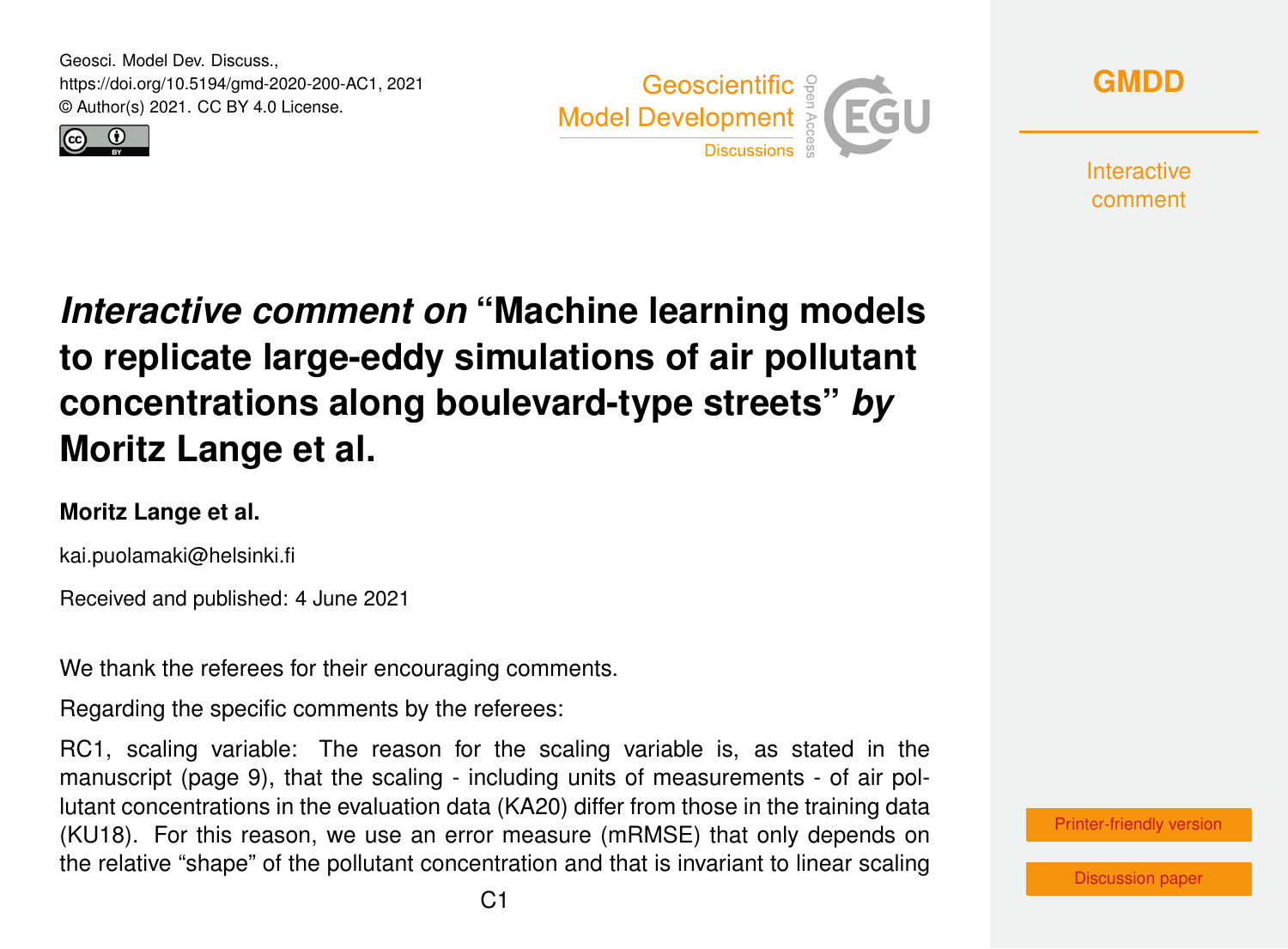of the concentrations in the training and/or evaluation data. Because the scaling of the training and evaluation data differ it is not possible to compute this scaling factor by using the training data alone, which is why we compute the scaling variable on the evaluation data (KA20) by finding the scaling which minimises the RMSE on the evaluation data.

For new evaluation data set we could either use the same multiplicative constant (if the scaling in the new evaluation data set is expected to be identical the scaling in the old evaluation dataset) or find a new multiplicative constant.

(An alternative interpretation would be that the scaling variable would be part of our regression model and that we would use the standard RMSE error measure, in which case we would make a (small) error when we find the scaling constant by using the evaluation data. Even with this alternative interpretation, the resulting overfitting should however not be substantial, because we are fitting here only one number to the evaluation data.)

We will add a short discussion about these issues to the description of mRMSE error measure.

RC2, comment 1: The reviewer is correct in pointing out that we could solve the problem of negative outputs, e.g., in the simple linear models by transforming the output variable to positive values. In fact, this is what is effectively accomplished by the Poisson and log-linear regression models which transform the linear response, e.g., by using exponential transformation to non-negative domain and which do not therefore have the problem of negative outputs. We have included the linear model in the manuscript, because we just wanted to include "naive" linear regression as a simple baseline model. We will clarify this in the final manuscript.

RC2, comment 2: As pointed out in page 11 of the manuscript, standard SVR leads to practically similar performance with logarithmic SVR. Out of these two SVR models we choose to highlight the latter (logarithmic SVR) because it has always non-negative

[Printer-friendly version](https://gmd.copernicus.org/preprints/gmd-2020-200/gmd-2020-200-AC1-print.pdf)

[Discussion paper](https://gmd.copernicus.org/preprints/gmd-2020-200)

Interactive comment